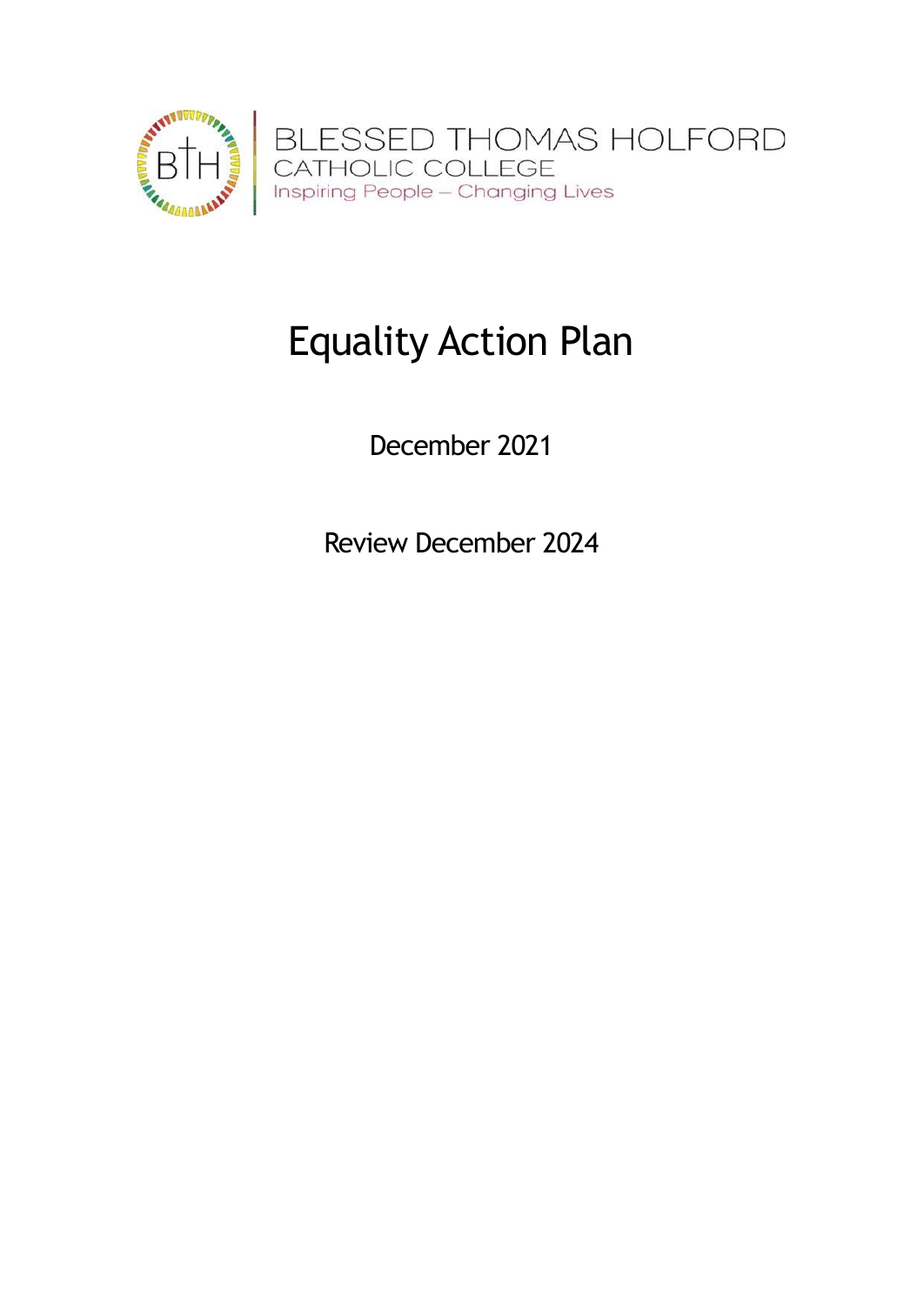## **Action Plan**

| <b>Equality Strand</b> | <b>Action</b>                                                                                                                                                  | <b>Success criteria</b>                                                                                                                                                                                       | By whom                                      | <b>Time</b>                                                     | <b>Achieved/Success</b> |
|------------------------|----------------------------------------------------------------------------------------------------------------------------------------------------------------|---------------------------------------------------------------------------------------------------------------------------------------------------------------------------------------------------------------|----------------------------------------------|-----------------------------------------------------------------|-------------------------|
| All                    | To publish and promote the<br>equality plan to all stakeholders.                                                                                               | All stakeholders to have access to<br>published equality plan.<br>Stakeholders to have opportunities<br>to assess the impact of the plan,<br>influencing the evaluation process<br>and future target setting. | Head Teacher to<br>organise and<br>delegate. | Published in<br>December 2021<br>Annual review by<br>governors. |                         |
| All                    | To monitor and analyse pupil<br>achievement by race, gender<br>and disability and act on any<br>trends or patterns in data that<br>require additional support. | Pupil achievement for equality<br>groups above national average, and<br>where there are gaps these are<br>narrowed through effective<br>monitoring and intervention.                                          | <b>SLT</b><br>Governing body                 | Termly                                                          |                         |
| All                    | To ensure that displays in<br>classrooms and corridors<br>promote diversity in terms of<br>race, gender and disability.                                        | More diversity reflected in school<br>displays and materials for lessons<br>across all year groups                                                                                                            | <b>SLT</b><br>School staff                   | Ongoing                                                         |                         |
| All                    | To ensure all pupils are given the<br>opportunity to make a positive<br>contribution to the life of the<br>school.                                             | All school events have pupils from all<br>groups participating, with monitoring<br>of groups where there is less take up.                                                                                     | <b>SLT</b><br>School staff                   | Ongoing                                                         |                         |